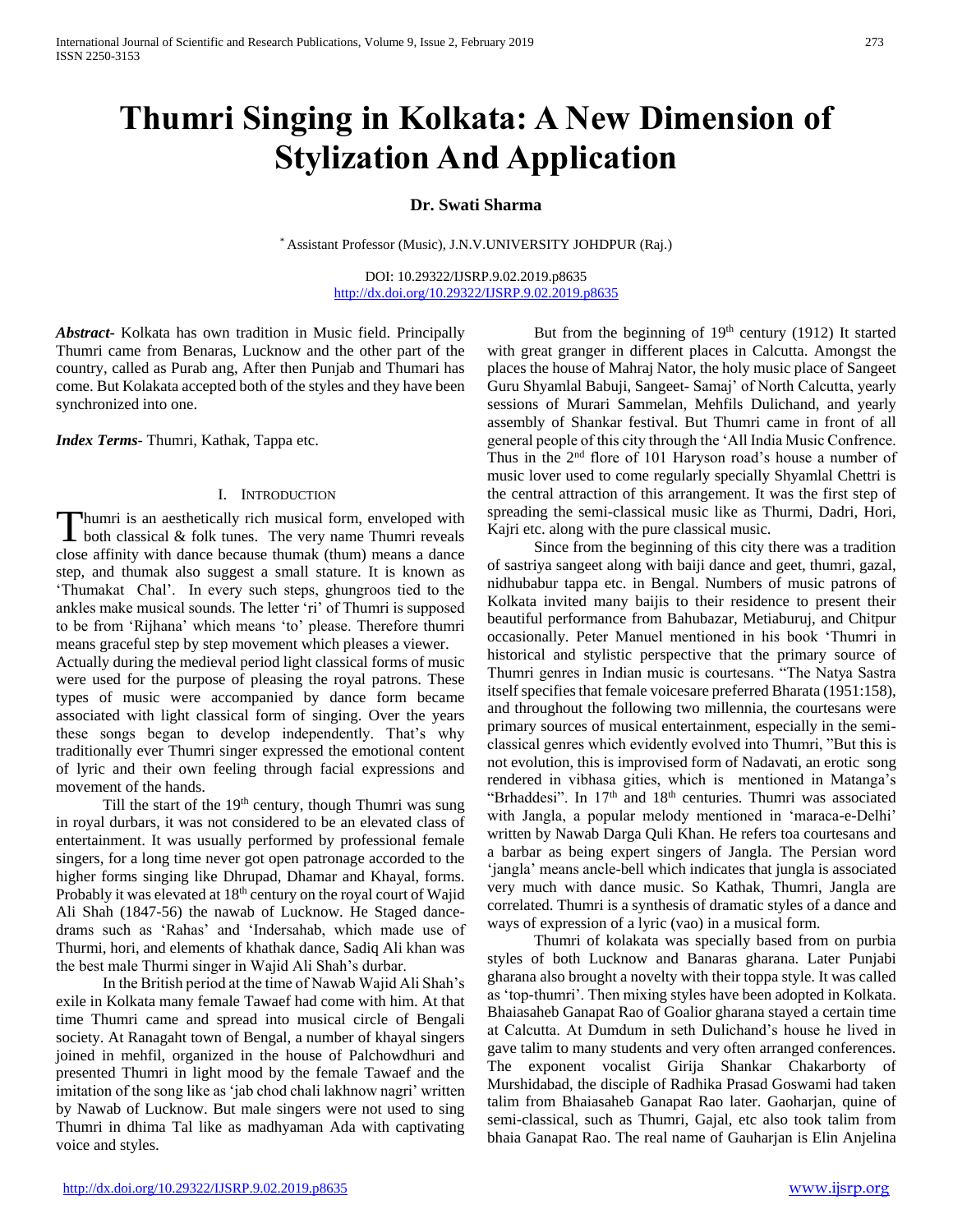Eward. Her mother's name is Edelin Victroia Hemings. In 1873 she was renamed as Bibi Malkajan. She is originally Armenian. She came form Banaras. She was called as badi Malka. She was a poetess too. Her book on poems entitled 'Diwan Makhjan-e-Ulfate-Malika' has been published from Ripon press in Kolkata. She wrote 106 gajals, 14 thumries,3 Thumri Bhairavi, 6 songs of holi,1 holi dadra, 1 Thumri Bahar and 2 Astai Darbar and Thumri Pirach . Kumar Debo Prasad garg's opinion is the mother of Gauharjan was Malkajan Goawali (B-S-p-67). There are other three Malkajans stayed in Kolkata named Agrawali Malkajan, Chulbulawali Malkajan, Bhagalpuri Malkajan. Amongst them Agrawali Malkajan was famous and she lived in Kolkata since from beginning. She was also a poetess.

 Bhaia Ganapat Rao, Shyamlal Chettri Khalifa Badal Khan, Girija Shankar Chakarborty Maujuddin Khan saheb, Gauharjan enlighted Thumri and bring it in front of general people of Calcutta. Maujuddin Khan Saheb was highly talented inborn artist. He could present any hard styles of song, whichever he had heard once. Bhaia Ganapat Rao, Shyamlal Chetri was his teachers. Bashir Khan accompanied him in harmonium.

 There are many gharana's culture mixed in Bengal through baiji culture. The exponent artist, of thumri, Nightingale of All India 'Gauharjan, took talim also from Bindadin of Lucknow. She took talim of kayal, Thumri from Ganapat Vaiya, Shivarparasad Misra of Kashi and Dhruapd talim from Sirjan Bai. Madhuri Bai of Benaras Gharana, Munnibai, Shanti Bai of Lucknow all Thumri artists lived in Kolkata and expanded their different styles of art. After independence, 'Kolkata Artist society' was formed in Calcutta. The president of this society was Bishen Chand Badal, the brother of Rai Chand Badal. We have got three Munnibai,s references from the sources (O.E.M Volume-2. Page 695). One is the pupil of Abdul Karim of Kirana gharana. The second one (late 19<sup>th</sup> century) who sang very often with her sister Hamidan Bai, is based on Calcutta. They were trained from his brother, Khuda Bakhsh. The sisters wrote lyric with the pen names 'Hizab' and 'Lajabant'for Munnibai and Naqab' for hamidan Bai. The third one, (mid 19th century) also based in Kolkata for some times. At Bengal Girija Sankar Chakraborty, the disciple of Ustad Dabir Khan, and Radhika Prasad Goswami of Bishnupur ghanrana took also the responsibility to expand thumri. Pandit Jnanprakash Ghosh Sukhendu Goswami Sudhirlal Chakarborty, Biresh Roy, Jamini Ganguly, Nayna Devi were his disciple. After Maujjddin, Thumri was expanded vastly in Kolkata and Thumri of Bengal took a new dimention. His birth place was primarily at Patiala, Punjab, or Lahore. His father Gulam Hussian Khan was a vocalist and sitar Player. His mother Zebunissa Begum, too, was a singer. Maujuddin initially learned music from his parents. Later his family migrated to Benaras around 1894. He was called a 'Srutidhar'. Many eminent singers had come to perform at the Benaras Durbar; he could assimilate then and there by listening only once or twice. He received talim from Sadiq Ali Khan of Lucknow. Then he came to contact with Bhaia Banapat Rao and Shyamlal Chetri. He was deeply influenced by Jagdeep Misra. Sheth Dulichand patronized him in Calcutta. He remained in Kolkata for some years. He became very popular in Kolkata and came in close contact with many musicians including Badi Malka and her daughter Gauharjan. Jaddan Bai of Mumbai received talim from Gauharjan and specially from Maujjudin Khan Saheb, Ganapat Rao in Kolkata. She was the mother of noted film star

Nargis. She became famous as a Thumri artist in Kolkata. Akhtari bai, in her easily stage came for talking lesson to her. But she liked khayal angik thumri. Professor Zamiruddin Khan born in Ambala, Punjab was called as the King of Thumri in Kolkata. At his very early age he died at his residence of Kolkata. His contribution was also innumerable. His famous students were Kaji Najrul Islam, Abbasuddin, Angurbala, Indubala, Kamala Jharia and his only son Abdul Karim Khan. Another exponent of Khayal, thumri, banglegan, Veesmadeb Chattopaddhaya was the disciple of Gouri Sankar Mishra, nagen Dutta, Badal khan, lastly Fayz Khan. Indubala was trained in khayal, Thumri by Kaliprasad mishra.

 Gouri Shankar Mishra was one of the thumri teachers at very beginning in Kolkata. At that time all reputed Baijis took their lessons of khayal, thumri, dadra, tap- khayal, hori, kajri, chaiti, laoni from Gouri Shankar. Originaly he was one of the followers of the old Sarangi tradition in Kashi and one of the representatives of Kathak sampraday.

 One of the exponents Thumri singer of Kolkata is Girija Devi, belonged in the seni and Benaras gharana teaches through S.R.A. in Kolkata. Amongst many disciples of her, Dalia Raut, of S.R.A has taken place in Thumri, Reba Muhuri, the daughter of Dr. Amiya Nath Sanyal was one of the exponent Thumri singer of Benaras gharana. She showed her experience in the performance in Satyajit Roy's film "Satranji ke khiladi'. Many disciples of Kolkata have been got talim from Purnima Choudhar, of Benaras gharana.

 Another two names of Thumri artist in Kolkata are very important. One is A.T. Kanan and the other one is D.T. Joshi of Maharashtra. They kept their many successors of this tradition.

 In 1937 at Nikhil Banga Sangeet Conference Abdul Karim Khan enchanted all Bengali audiences with his rendering khayal in Mian Ki Todi, Ashabari, Shudhkalyan, Mulkaums and Thumri in Bhajravi, and two more thumries, Amongst the female eminent singers of Thumri of purab ang, Begam Akhtar was trained from many teachers of different gharanas, such as Abdual Wahid Khana (Kirana gharana), Ramjan Khana of Lucknow, and Barkat Ali of Patiala. Her later gurus, were successively, were imdad Khan (Sarangi), Gulam Mohammad Khan of gaya, and Ata Mohammad of Patiala. She was formerly known as Akhtaribai Faizabadi. In her thumries she mixed the Purab and Punjahi styles. Her disciple in Bengal are Rita Ganguly, Pravati Mukhopadhaya, Shipra a Bosu, Reba Muhuri and others. There are three main schools of Thumri prevailed in Bengal; (i) The Lucknow school, (ii) Benaras school, (iii) Punjab school Benaras. Thumri rarely uses mixed ragas, and inspires the emotions of serenity. It is full of khayal angik vistar and tan. Lucknow Thumri is lighter in comparison with Benaras Gharana, Tempo is quiker and usage of various alankaras, application of each notes with grace notes. The Punjab Thumri applies unusual and unexpected combination of notes. The main sentiment of Thumri is Shringer. The main theam of Thumriis erotic love and separation centric.

 Everybody knows very well that ostad Bade Golam Ali Khan is the pioneer of Punjab gharana in Kolkata. His training was from\his uncle Kale Khan (durbar musician in Kashmir) and his father Ali Bakhsh Kasurwale in Patiala tradition. So tappa elements influenced both his khayal and thumri. His thumris were embellished by highly skilled use of Punjabi khadda murkis and satta tans.